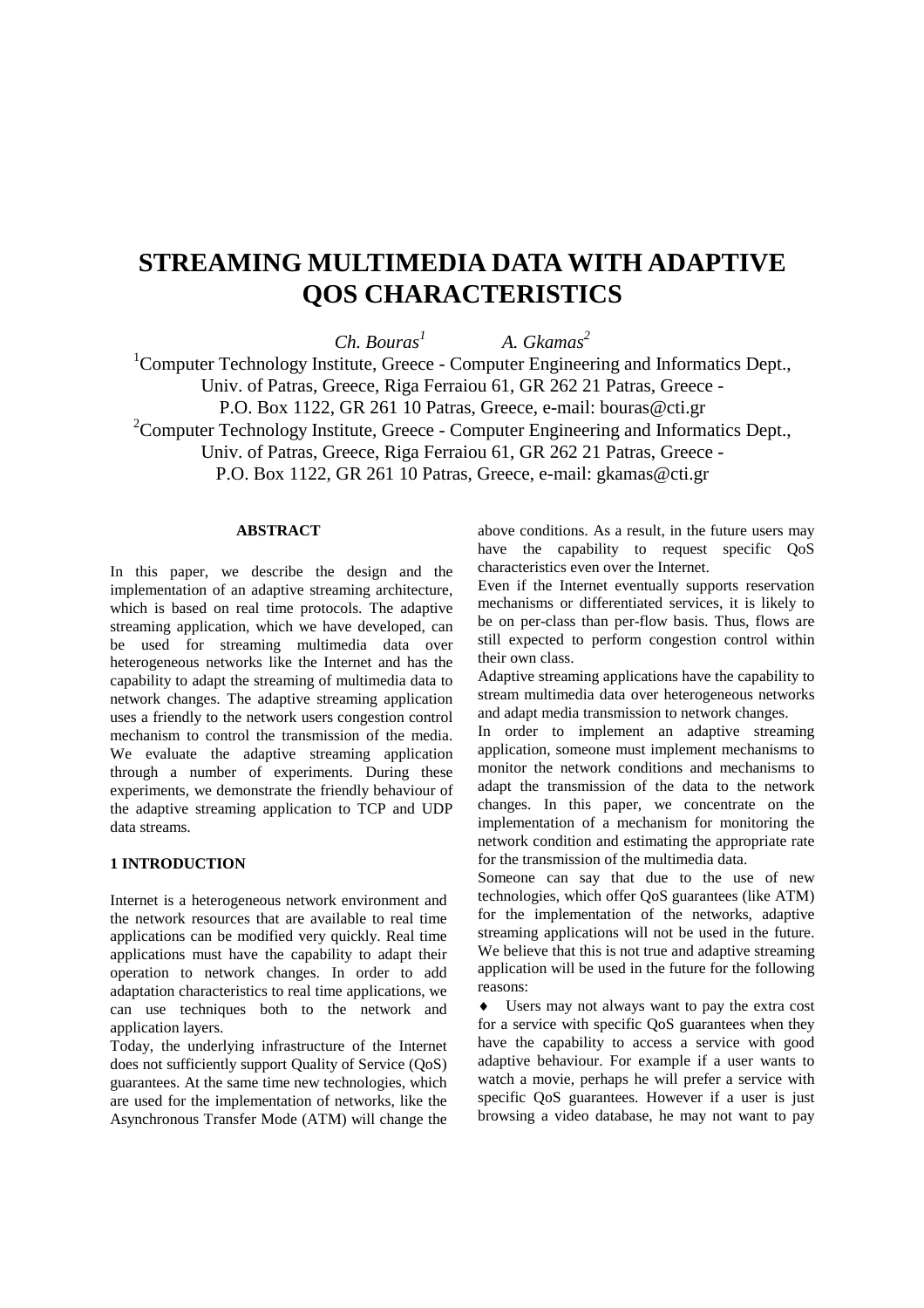the extra cost for a service with specific QoS guarantees.

♦ Some networks may never be able to provide specific QoS guarantees to the users. For example mobile networks may not support QoS guarantees due to frequent changes to the network conditions.

♦ With the use of the differential services network model in the future, networks will support services with QoS guarantees together with best effort services and adaptive services. For example the ATM technology supports Constant Bit Rate (CBR) services, Available Bit Rate (ABR) services and Variable Bit Rate (VBR) services.

The rest of this paper is organised as follows: We review some of the related work in section 2. In section 3 we present various aspects of the implemented adaptive streaming application. Section 4 presents some implementation issues of the adaptive streaming application. Detailed description, of our experimental results is presented in section 5. Finally, section 6 concludes the paper and discusses some of our future work.

#### **2 RELATED WORK**

The subject of adaptive streaming of multimedia data over networks has engaged researchers all over the world. During the design and the implementation of an adaptive streaming application someone must pay special attention to the following critical modules:

♦ The module, which is responsible for the transmission of the multimedia data.

 $\bullet$  The module, which is responsible for monitoring the network, conditions. This module determines the change to the network conditions and instructs the adaptive streaming application to adapt the transmission of the multimedia data to network changes.

♦ The module, which is responsible for the adaptation of the multimedia data to the network changes.

The module, which is responsible of handling the transmission errors during the transmission of the multimedia data.

A common approach for the implementation of adaptive streaming applications is the use of UDP for the transmission of the multimedia data and the use of TCP for the transmission of control information ([\[1\],](#page-9-0) [\[4\]\)](#page-9-0). Another approach for the transmission of the multimedia data is the use of RTP over UDP ([\[5\],](#page-9-0) [\[8\]\)](#page-9-0).

It is important for adaptive streaming applications to have friendly behaviour to the dominant transport protocols of today's Internet (TCP and UDP). Paper [\[11\]](#page-10-0) presents an end-to-end rate-based congestion control mechanism for real time streaming in the

Internet, which follows the macroscopic behaviour of TCP.

For the implementation of the network monitoring module a common approach is the use of packet loss as an indication of congestion to the network [\(\[5\],](#page-9-0) [\[8\]\)](#page-9-0). One other approach for monitoring the network conditions is the use of utilisation of client buffer [\(\[2\],](#page-9-0) [\[3\],](#page-9-0) [\[4\]\)](#page-9-0). An other important factor that can be used for monitoring the network conditions and especially for indication of network congestion is the use of delay jitter during the transmission of the multimedia data.

For the implementation of the adaptation module a common approach is the use of rate shaping ([\[5\], \[6\]\)](#page-9-0), the use of layered encoding ([\[3\]\)](#page-9-0), the use of frame dropping ([\[2\],](#page-9-0) [\[4\]\)](#page-9-0) or a combination of the above techniques ([\[7\]\)](#page-9-0). The implementation of the adaptation module depends of the encoding that is used for the transmission of the multimedia data. For example if we want to use the frame dropping technique for the adaptation of a MPEG video stream, we have to use selective frame dropping, due to the fact that MPEG video uses inter-frame encoding and some frames contain information relative to other frames. Paper [\[15\]](#page-10-0) gives a detailed survey of application level adaptation techniques.

The architecture that we propose for the implementation of the adaptive streaming application uses RTP/RTCP (Real time Transmission Protocol / Real time Control Transmission Protocol) for the transmission of the multimedia data. The RTP protocol seems to be the de facto standard for the transmission of multimedia data over the Internet and is used by mbone tools (vit, vat, etc) and ITU H.323 applications. In addition RTCP offers capabilities for monitoring the transmission quality of multimedia data. We will use these monitoring capabilities of RTCP for the implementation of the network monitoring module of the proposed architecture. In order to implement the media adaptation module, we use a rate shaping technique. In this work, we do not investigate the problem of error control during the transmission of the multimedia data. This is because during the transmission of multimedia data a small error rate is acceptable.

The most prominent feature of our architecture that makes it different among the above mentioned existing architectures is the network monitoring module which uses a combination of parameters in order to determine the network conditions. In addition, all the required modules for the implementation of the adaptive streaming mechanism are located on the server side only. This means, that any application, which is compatible with the transmission of multimedia data through RTP sessions (like mbone tools for example) can access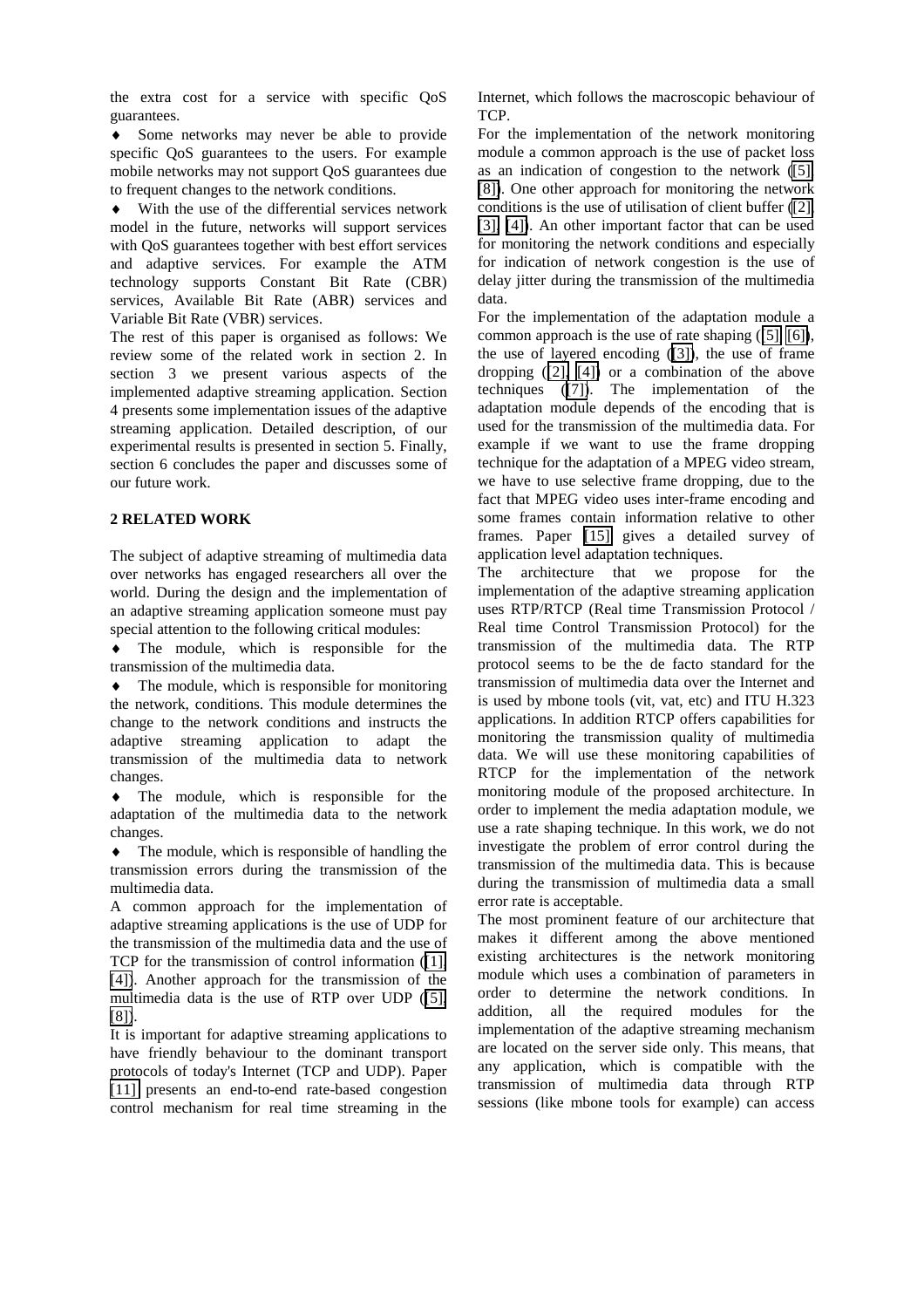our service and benefit from its adaptive streaming characteristics.

# **3 THE ARCHITECTURE OF ADAPTIVE STREAMING APPLICATION**

The architecture that we propose for the implementation of the adaptive streaming application is based on the client – server model. Figure 1 displays the architecture of the adaptive streaming application.



Figure 1. System Architecture

The server of the adaptive streaming architecture consists of the following modules:

♦ *Video archive:* Video archive consists of a set of hard disks in which the video files are stored. The adaptive streaming application supports the following video formats: MPEG, JPEG and H.263. It is possible for one video file to be stored in the video archive in more than one format in order to serve different target user groups. For example it is possible to store the same video in MPEG format in order to serve the users of the local area network (who have fast network connection with the server) and in H.263 format in order to serve distant users with slow network connection. In this paper, we do not investigate the problem of video storage in video archives in order to achieve the optimal performance of the server.

♦ *Feedback analysis:* This module is responsible for the analysis of feedback information from the network. The role of this module is to determine the network condition based on packet loss rate and jitter information, which are provided by RTCP receiver reports. After the examination of network condition, the feedback analysis module informs the quality adaptation module, in order to adapt the transmission of the video to current network conditions. We analyse the feedback analysis module in a following paragraph.

♦ *Quality adaptation:* It is responsible for the adaptation of the video transmission quality, in order to match with the current network conditions. This module, which is based on the rate shaping technique, is described in a following paragraph.

♦ *Packet scheduler / Server buffer:* This module is responsible for the encapsulation of multimedia information in the RTP packets. In addition, this module is responsible for the transmission of the RTP packets in the network. In order to smooth accidental problems to the transmission of the multimedia data

from the server to the network, we use an output buffer on the server.

The client of the adaptive streaming architecture consists of the following modules:

♦ *Client buffer:* The use of the buffer on the client for the implementation of streaming applications is very important. The client application, it stores the incoming data to the buffer before starting present data to the user. The presentation of the multimedia data to the user starts only after the necessary amount of the data is stored in the buffer. The capacity of the client buffer depends to the delay jitter during the transmission of the multimedia data. In any case the capacity of the client buffer must be greater than the maximum delay jitter during the transmission of the data (we suppose that we measure the buffer capacity and the delay jitter in the same units, for example in seconds).

♦ *Feedback:* This module is responsible of monitoring the transmission quality of the data and informs the server. The monitoring of the transmission quality is based on RTCP receiver reports that the client sends to the server. RTCP receiver reports include information about the packet loss rate and the delay jitter during the transmission of the data. With the above information the feedback analysis module of the server determines the network's condition.

♦ *Decoder:* This module reads the data packets from the client buffer and decodes the encoded multimedia information. Depending on the packet losses and the delay during the transmission of the packets, the quality of the multimedia presentation can vary. The decoding and the presentation of the multimedia data can stop, if the appropriate amount of data does not exist in the buffer.

♦ *User Display:* It is responsible for the presentation of the multimedia data to the user.

In the following paragraphs we give a detailed description of the most important modules of the above described architecture.

# **3.1 Transmission of multimedia data**

The transmission of the multimedia data is based on the protocols RTP/RTCP. We use the protocol RTP for the transmission of the multimedia data from the server to the client and the client uses the RTCP protocol, in order to inform the server of the transmission quality.

The RTP/RTCP protocols have been designed for the transmission of real time data like video and audio. Initially, the RTP/RTCP protocols are designed for multicast transmission but were also used for unicast transmissions. RTP/RTCP can be used for one-way communication like video on demand or for two-way communication like videoconference. RTP/RTCP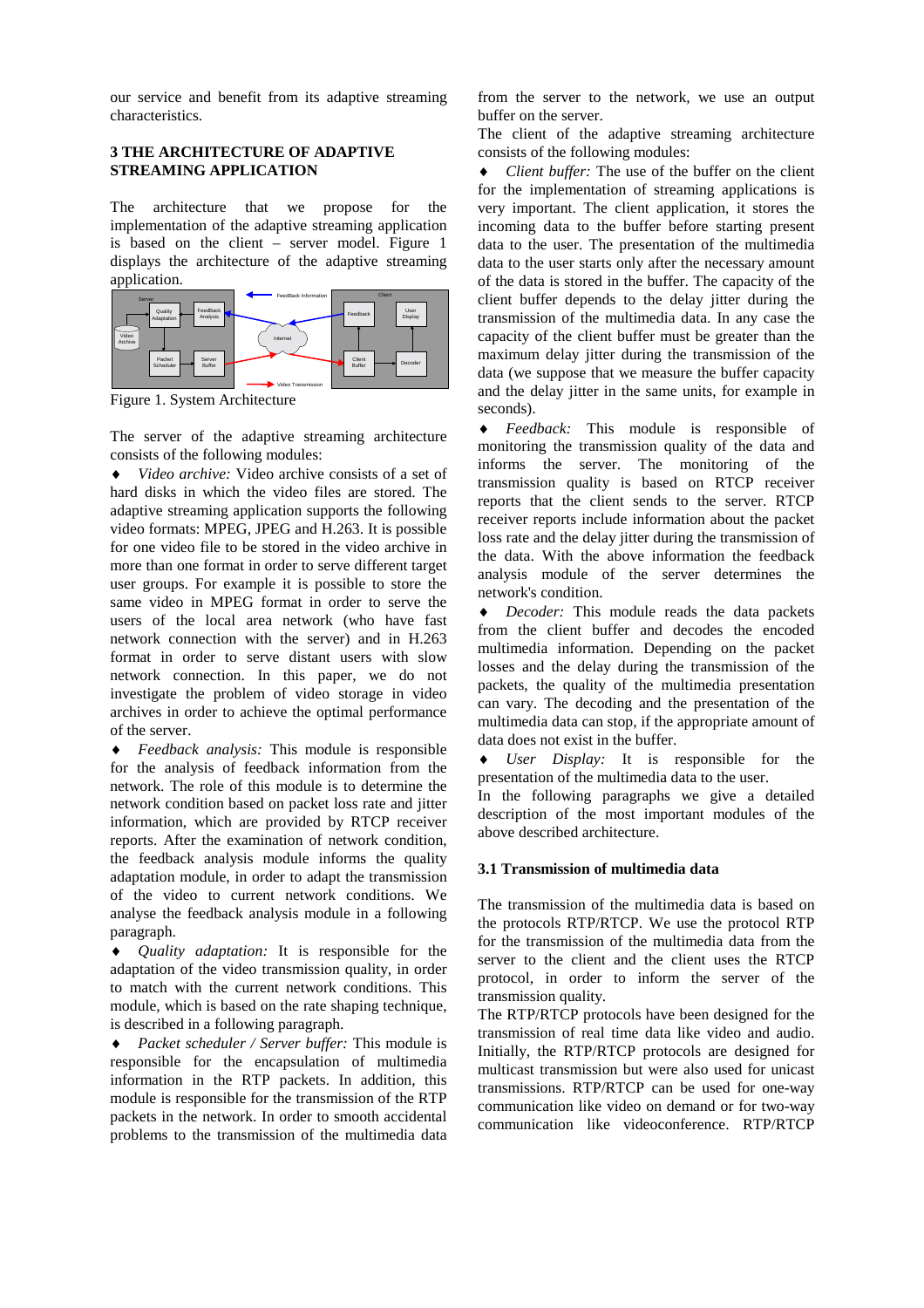offer a common platform for the representation of synchronisation information that real time applications needs. The RTCP protocol is the control protocol of RTP. The RTP protocol has been designed to operate in cooperation with the RTCP protocol, which provides information about the transmission quality.

RTP is a protocol that offers end to end transport services with real time characteristics over packet switching networks like IP networks. RTP packet headers include information about the payload type of the data, numbering of the packets and timestamping information.

RTCP offers the following services to applications:

♦ *QoS monitoring:* This is one of the primary services of RTCP. RTCP provides feedback to applications about the transmission quality. RTCP uses sender reports and receiver reports, which contain useful statistical information like total transmitted packets, packet loss rate and delay jitter during the transmission of the data. This statistical information is very useful, because it can be used for the implementation of congestion control mechanisms.

Source identification: RTCP source description packets can be used for identification of the participants in a RTP session. In addition, source description packets provide general information about the participants in a RTP session. This service of RTCP is useful for multicast conferences with many members.

♦ *Inter-media synchronisation:* In real time applications it is common to transmit audio and video in different data streams. RTCP provides services like timestamping, which can be used for inter-media synchronisation of different data streams (for example synchronisation of audio and video streams).

More information about RTP/RTCP can be found in RFC 1889 ([\[16\]\)](#page-10-0).

# **3.2 Feedback from the network**

The presentation quality of real time data depends on the packet loss rate and the delay jitter during the transmission over the network. In addition, packet losses or rapid increases of delay jitter may they considered as an indication of problems during the transmission of the data over the network. In such a case the adaptive streaming application must adapt the transmission of the data in order to avoid phenomenon like network congestion. Real time applications have upper bounds to the packet loss rate and to the delay jitter. If packet loss rate or jitter get to be over these upper bounds, the transmission of real time data can not be continued.

Packet loss rate is defined as the fraction of the total transmitted packets that did not arrive at the receiver.

In today's network the main reason of packet losses is congestion.

It is difficult to define delay jitter. Some researchers define delay jitter as the difference between the maximum and the minimum delay during the transmission of the packets for a period of time. Some other researchers define delay jitter as the maximum difference between the delay of the transmission of two sequential packets for a period of time. In this paper, in order to define the delay jitter, we use the definition that is used in RFC 1889 [\(\[16\]\)](#page-10-0). According to RFC 1889 ([\[16\]\)](#page-10-0) delay jitter is defined to be the mean deviation (smoothed absolute value) of the difference *D* in packet spacing at the receiver compared to the sender for a pair of packets. This is equivalent to the difference in the "relative transit time" for the two packets. The relative transit time is the difference between a packet's timestamp and the receiver's clock at the time of arrival. If  $S_i$  is the timestamp from packet  $i$  and  $R<sub>i</sub>$  is the time of arrival for this packet, then for two packets  $i$  and  $j$ ,  $D$  is defined as:

 $D(i, j) = (R_i - R_i) - (S_i - S_i) = (R_i - S_i) - (R_i - S_i)$ The delay jitter is calculated continuously as each packet *i* arrives, using the difference *D* for that packet and the previous packet, according to the following formula:

$$
J_i = J_{i-1} + (D(i-1, j) - J_{i-1})/16
$$

The above formula defines that the new value of delay jitter depends on the previous value of the delay jitter and on a gain parameter, which gives good noise reduction.

Delay jitter occurs when sequential packets encounter different delays in the queue of the network devices. The different delays are related to the serve model of each queue and the cross traffics in the transmission path.

May delay jitter occur during the transmission of real time data, which does not originate from the network but is originated from the transmission host (host included delay jitter). This is because during the encoding of the real time data, the encoder places a timestamp in each packet, which gives information about the time that the packet's information, must be presented to the receiver. In addition this timestamp is used for the calculation of the delay jitter during the transmission of the real time data. If a notable time passes from the encoding of the packet and transmission of the packet in the network (because the CPU of the transmitter host is busy) the calculation of the delay jitter is not valid. Host included delay jitter can lead to erroneous estimation for the network conditions.

As a conclusion we can say that delay jitter can not lead to reliable estimation of network condition by itself. Someone must use delay jitter in combination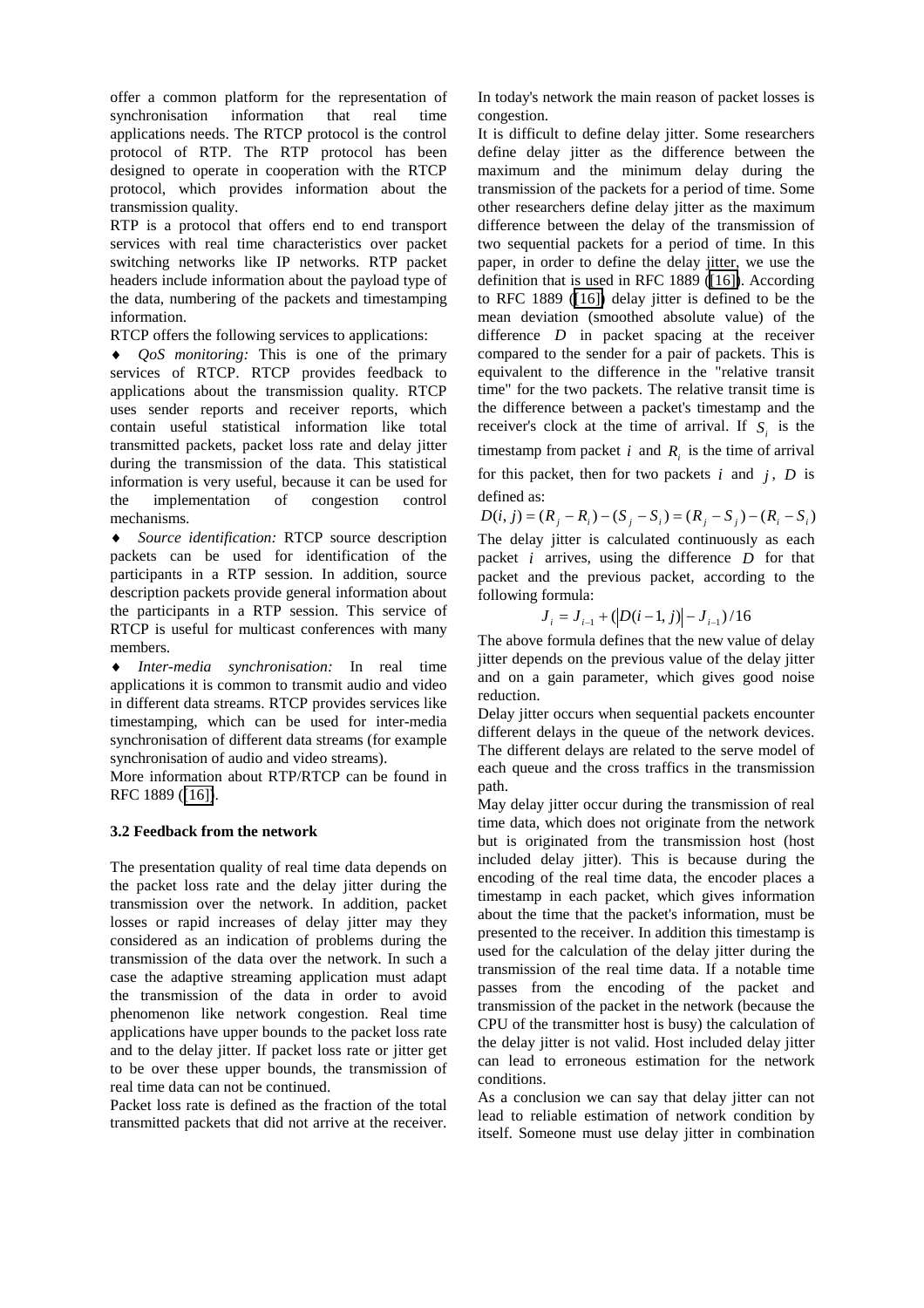with other parameters, like packet loss rate, in order to make reliable estimations of the network conditions. During our experiments, we ascertain that the combination of packet loss rate and delay jitter can be used for reliable indication of network congestion.

#### **3.3 Feedback analysis and estimation of transmission rate**

The feedback analysis module is responsible to analyse the feedback information that the client sends to the server (with the use of RTCP receiver reports), concerning the transmission quality of the multimedia data. After the analysis of the feedback information, the feedback analysis module informs the quality adaptation module to increase, decrease or keep the current transmission rate of the data. Figure 2 displays the components of the feedback analysis module.

Every time the server receives a RTCP receiver report from the client, the feedback analysis module runs the procedure, which is described, in this section in order to estimate the new transmission rate, which will match the new network conditions.

Client in repeated time space send to the server one RTCP receiver report, which contains information about the packet loss rate and the delay jitter during the transmission of the multimedia data between the server and the client. The feedback analysis module extracts the packet loss rate and the delay jitter of the RTCP receiver report and passes them through the appropriate filters (packet loss rate filter and delay jitter filter respectively).

The use of the filters is essential in order to avoid a solely phenomenon to affect the behaviour of the adaptive streaming application and lead to wrong estimations about the network conditions.



Figure 2. Feedback Analysis Module

More particularly the value of the packet loss rate passes the following filter:

$$
LR_{new} = a * LR_{old} + (1 - a) * LR_{net}
$$
 (1)

Where:

- $LR_{\text{max}}$ : The new filtered value of packet loss rate.
- $\bullet$  *LR<sub>old</sub>*: The previous filtered value of packet loss rate. When the transmission of the data starts  $LR_{old} = 0$ .
- $LR_{net}$ : The value of the packet loss rate from the RTCP receiver report that the client sent.

 $a$ : This parameter specifies how aggressive the feedback analysis module will be to the value of the packet loss rate, which receives from the RTCP receiver report. For the parameter *a* stands  $0 \le a \le 1$ . It is obvious that for  $a = 0$ , the feedback analysis module uses only the values of packet loss rate, which it receives from the RTCP receiver reports in order to estimate the network condition. For  $a=1$ , the feedback analysis module ignores the values of packet loss rate, which it receives from the RTCP receiver reports.

The value of the delay jitter passes the following filter:

$$
J_{new} = \beta * J_{old} + (1 - \beta) * J_{net}
$$
 (2)

Where:

 $J_{\text{new}}$ : The new filtered value of delay jitter.

 $J_{old}$ : The previous filtered value of delay jitter. When the transmission of the data starts  $J_{\rho d} = 0$ .

 $J_{net}$ : The value of the delay jitter from the RTCP receiver report that the client sent.

 $\bullet$   $\beta$ : This parameter specifies how aggressive the feedback analysis module will be to the value of the delay jitter, which it receives from the RTCP receiver report. For the parameter  $\beta$  stands  $0 \le \beta \le 1$ . It is obvious that for  $\beta = 0$ , the feedback analysis module uses only the values of delay jitter, which it receives from the RTCP receiver reports in order to estimate the network condition. For  $\beta = 1$ , the feedback analysis module ignores the values of delay jitter, which it receives from the RTCP receiver reports. With the appropriate selection of *a* and β parameters values, we can designate the operation of the feedback analysis module.

The network conditions estimation component of the network estimation module (see figure 2) uses the filtered values of packet loss rate and delay jitter in order to characterise the network conditions. The network condition estimation component characterises the network on the following conditions:

♦ *Condition congestion:* When the network is in congestion condition, the packet loss rate is high and the transmission quality of the data is low. In this case the server must reduce the transmission rate of the multimedia data in order release some of the bandwidth that it is using and help the network to come back to normal operation.

♦ *Condition load:* When the network is in load condition the transmission quality is good. The packet loss rate is in affordable value, which does not cause problems to the presentation of the multimedia data. In this case, the server must keep the transmission rate of the multimedia data constant.

♦ *Condition unload:* When the network is in unload condition either packet losses does not exist or the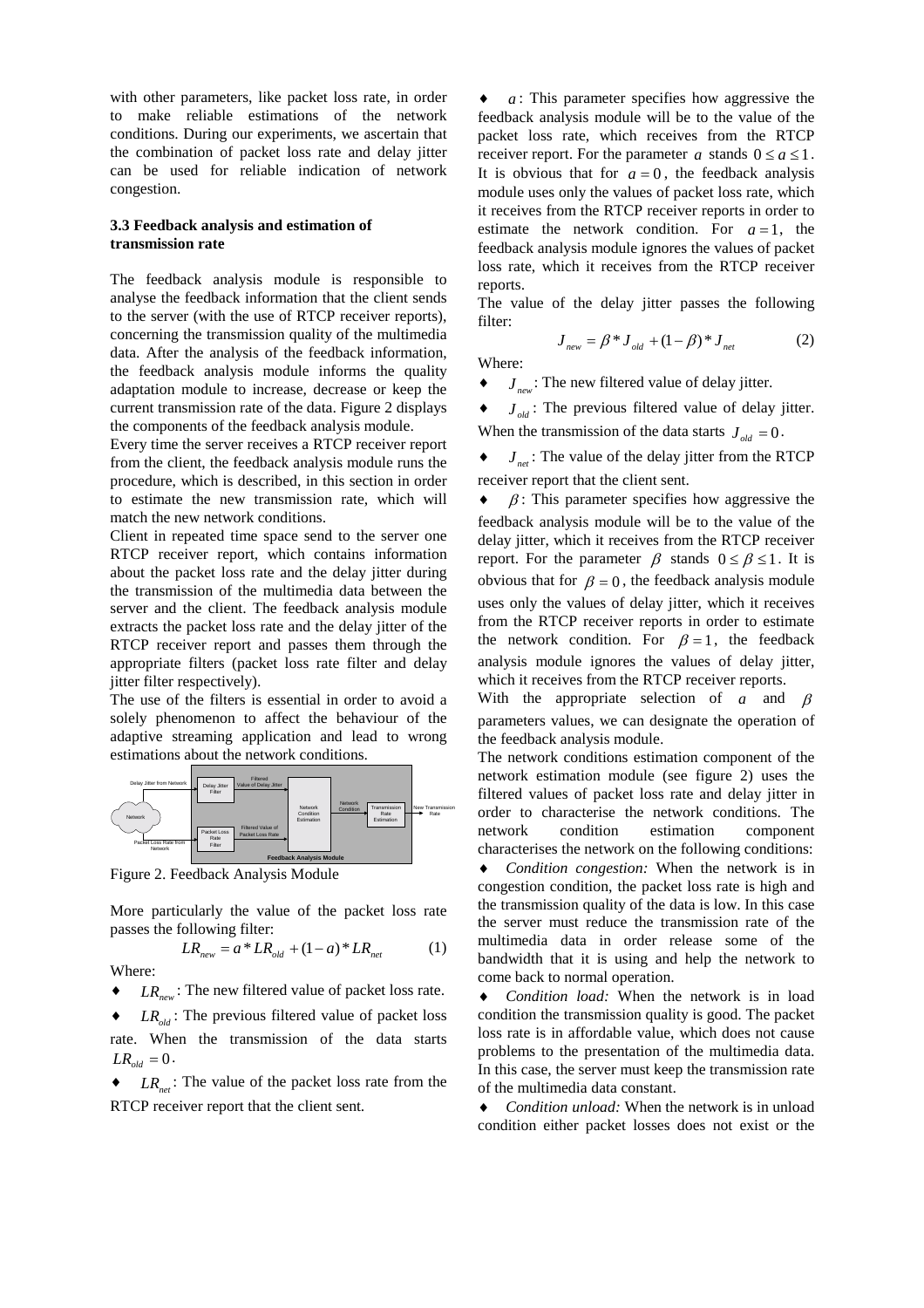packet loss rate is very small. In this case the server can increase the transmission rate of the multimedia data and bind the available bandwidth.

The changes among the network conditions are based on the filtered values of the packet loss rate and delay jitter. More particularly for the packet loss rate, we define two values  $LR_c$  (congestion packet loss rate) and *LR*<sub>u</sub> (unload packet loss rate), which control the changes among the network conditions based on the following algorithm:

if 
$$
(LR_{new} \ge LR_c) \rightarrow congestion
$$
  
if  $(LR_u < LR_{new} < LR_c) \rightarrow load$  (3)  
if  $(LR_{new} \le LR_u) \rightarrow unload$ 

For the filtered value of delay jitter no bounds exist, which designate the change among the network conditions because the value of delay jitter depends on the transmission path and the cross traffics in this transmission path. As a result no absolute values which control the behaviour of delay jitter exist. The analysis of the filter delay jitter by the network condition estimation component is based on the fact that abrupt increase of delay jitter may denote that the buffers of the queues on the transmission path had been overloaded and this may cause congestion to the network during the next moments. This approach ignores the host included delay jitter and we assume that the server either does not include any delay jitter to the transmission of the multimedia data or it includes a constant delay jitter during all the transmission period (in order to avoid the host included delay jitter during our experiments, we use high speed workstations as server). Network condition estimation component apprehends the abrupt increase of delay jitter as a precursor of network congestion and set the network condition to congestion. More particularly the network condition estimation component uses the following algorithm for the analysis of filtered delay jitter:

$$
if (J_{new} > \gamma * J_{old}) \to congestion \tag{4}
$$

Where  $\gamma$  is a parameter, which specifies how aggressive the network condition estimation component will be to the increase of delay jitter. In other words  $\gamma$  specifies quantitatively the expression "abrupt increase of delay jitter".

Network condition estimation component gives its estimation about the network condition to the transmission rate estimation component, which estimates the new transmission rate based on the network conditions. The transmission rate estimation component uses an Additive Increase, Multiplicative Decrease (AIMD) algorithm in order to estimate the new transmission rate. This algorithm is similar to the algorithm that the TCP rate control uses. Our algorithm tries to exploit the advantages of the TCP

rate control algorithm and eliminates its disadvantages.

We chose an algorithm similar to TCP's rate control algorithm for fairness reasons to the allocation of network resources (like bandwidth) usage especially during network congestion periods. Applications with "bad" behaviour during congestion periods make the congestion problem worst and lead to unfair allocation of network resources among the network users. When a network is in congestion condition all the applications must reduce the transmission of the data and share with fairness the network resources.

The AIMD algorithm, which we propose is similar to the rate control algorithm of many application of today's Internet. When the application notices available bandwidth to the network, it increases the transmission rate by adding a factor to the transmission rate (probing). In the case of network congestion the application decreases the transmission rate by multiplying the transmission rate with a factor less that 1 (back of). More particularly the transmission estimation module uses following algorithm:

if (network = unload) 
$$
\rightarrow
$$
 R<sub>new</sub> = R<sub>old</sub> + R<sub>increase</sub>

 $if(network = load) \rightarrow R_{new} = R_{old}$  (4)

 $if (network = congestion) \rightarrow R_{new} = R_{old} * R_{decrease}$ Where:

 $R_{new}$ : The new value of the transmission rate.

 $\bullet$  *R<sub>old</sub>*: The old value of the transmission rate.

 $R_{increase}$ : The factor with which the server increases the transmission rate in the case of available bandwidth.

 $R_{decrease}$ : The factor with which the server decreases the transmission rate in the case of network congestion. For this factor stands:  $0 < R_{decrease} < 1$ .

The new value  $R_{new}$  of the transmission rate is used by the quality adaptation module in order to adapt the quality of the transmitted video to the new transmission rate.

The operation and the behaviour of the feedback analysis module are influenced by the parameters, which are used  $(\alpha, \beta, \gamma, LR_c, LR_u, R_{increase}, R_{decrease}).$ The choice of the above parameters depends on the network and the kind of the dominant traffic in it. The appropriate parameters for each network can be defined through a series of experiments. In paper [\[5\]](#page-9-0)  (where a similar algorithm is used which is based only to packet loss rate) Busse et al suggest specific values for some of the above parameters. From our experiments, we found some values that tune the behaviour of the adaptive streaming application:

 $\bullet$   $\alpha = 0.5$ : With this value, the filtered value of packet loss rate is based with the same weight to the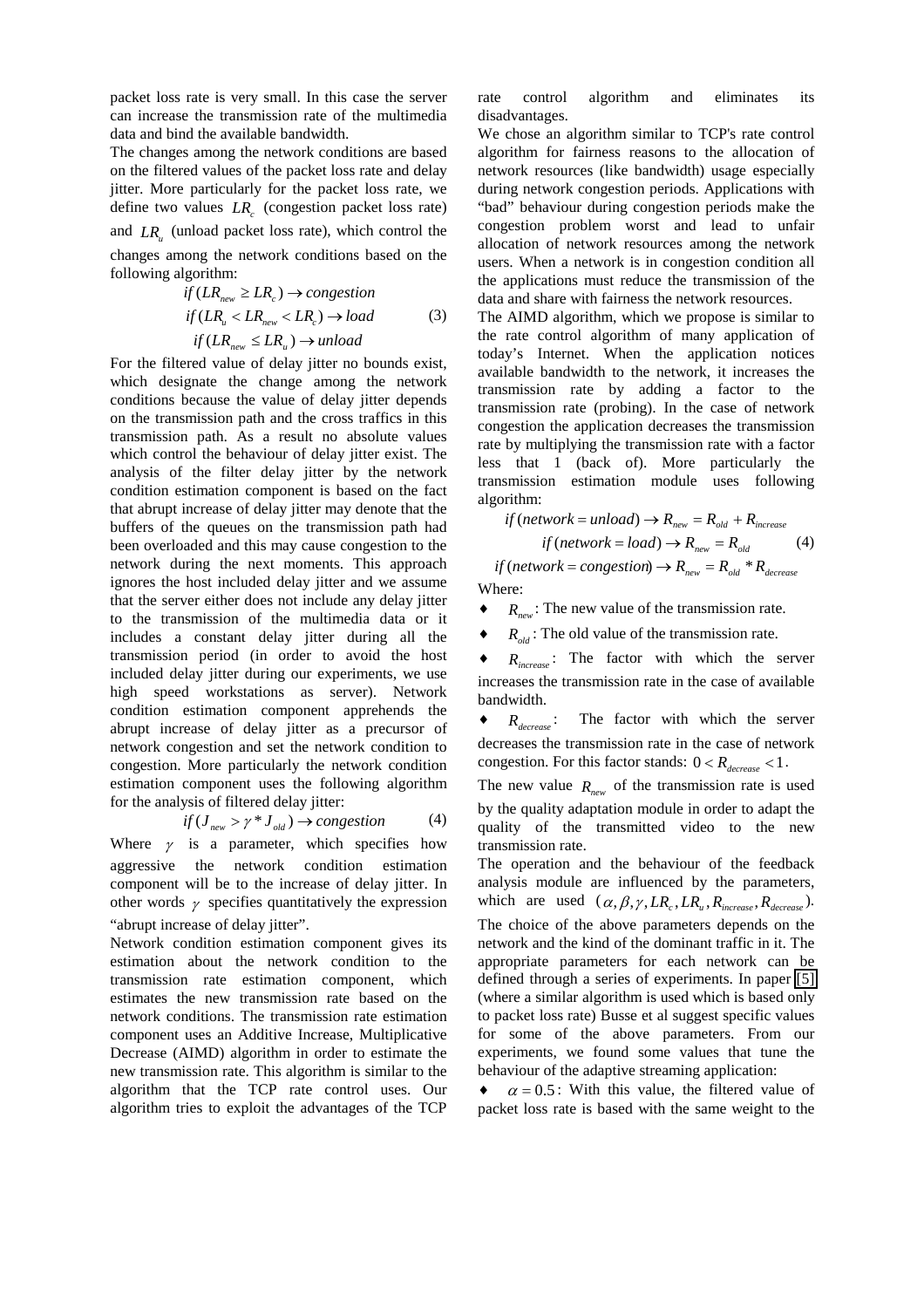previous filtered value and to the packet loss rate from the network.

 $\beta = 0.8$ : We select this value due to the fact that abrupt increase of delay jitter indicates network congestion as a result the delay jitter form the network must influence heavily the filter value of delay jitter.

 $\gamma = 2$ : With this value, we consider as abrupt increase of delay jitter the doubling of filtered delay jitter between two calculations.

 $LR$ : The value of this parameter depends on the network and the video encoding. For our experiments we use  $LR_c = 0.05$ .

◆ *LR* : The value of this parameter depends on the network and the video encoding. For our experiments we use  $LR_{u} = 0.02$ .

♦ *Rincrease* : The value of this parameter depends on the network and the video encoding. We can say that the higher value of this parameter result the faster allocation of available bandwidth and the opposite.

 $R_{decrease}$ : The value of this parameter is very important because determines the behaviour of the adaptive streaming application during network congestion. We can say that high value of this parameter results in "bad" behaviour to other network users during network congestion and the opposite. In addition we can say that low values of this parameter results in the phenomenon of "slow start" and "bad" behaviour to network congestion with small duration (this is one of the major drawbacks of TCP rate control). In addition the value of this parameter depends to the dominant traffic type the network as we ascertain to our experiments.

A major result of our experiments is that the choice of the above parameters is a trade off. When we changed one parameter in order to improve the behaviour of the adaptive streaming application to one point, the behaviour of the adaptive streaming application worsened to other points. The choice of the above parameters depends on the network and especially on the dominant traffic in the network. To our experiment, we show that the adaptive streaming application, which we have implemented, can have friendly behaviour to the dominant traffics (TCP traffic and UDP traffic) of today's Internet, with the use of the appropriate parameters.

# **3.4 Quality adaptation**

Quality adaptation module is based on rate shaping technique. According to rate shaping technique, if we change some parameters of the encoding procedure, we can control the amount of the data that the video encoder produces (either increase or decrease the amount of the data) and as a result we can control the transmission rate of the multimedia data.

The implementation of rate shaping techniques depends on the video encoding. Rate shaping techniques change one or more of the following parameters:

♦ *Frame rate:* Frame rate is the rate of the frames, which are encoded by video encoder. Decreasing the frame rate can reduce the amount of the data that video encoder produce but will reduce quality.

*Quantizer:* Quantizer specifies the number of DCT coefficients that are encoded. Increasing the quantizer decreases the number of encoded coefficients and the image is coarser.

♦ *Movement detection threshold:* This is used for inter-frame coding, where the DCT is applied to signal differences. The movement detection threshold limits the number of blocks which are detected to be "sufficiently different" from the previous frames. Increasing this threshold decreases the output rate of the encoder.

In this paper, we use the rate shaping capabilities of the implementation platform (JAVA-JMF) in order to implement the quality adaptation module of the adaptive streaming application.

#### **4 IMPLEMENTATION**

The implementation of the above described adaptive streaming application is based on JAVA technology and more particular to Java Media Framework (JMF) Application Programmable Interface (API). JMF provides capabilities for importing in JAVA applications and applets time-based media like video and audio. JMF supports the most common audio and video formats like AIFF, AU, AVI, GSM, MIDI, MPEG, QuickTime, RMF and WAV. In addition JMF supports transmission of real time data (like multimedia) with the use of RTP/RTCP. More over JMF gives capabilities for elaboration of audio and video data during the transmission over the network with the use of RTP/RTCP. All the above characteristics of JMF, make JMF an attractive platform for the implementation of adaptive streaming applications. More information about RTP/RTCP can be found in [\[18\].](#page-10-0)

#### **5 EXPERIMENTS**

In this section, we present a number of experiments that we made in order to analyse the behaviour of the adaptive streaming application. Primary aim of the experiments was the study of adaptive streaming application behaviour regarding the dominant traffic model of today's Internet.

Experiments realisation to the Internet is a difficult procedure due to the fact that Internet is a very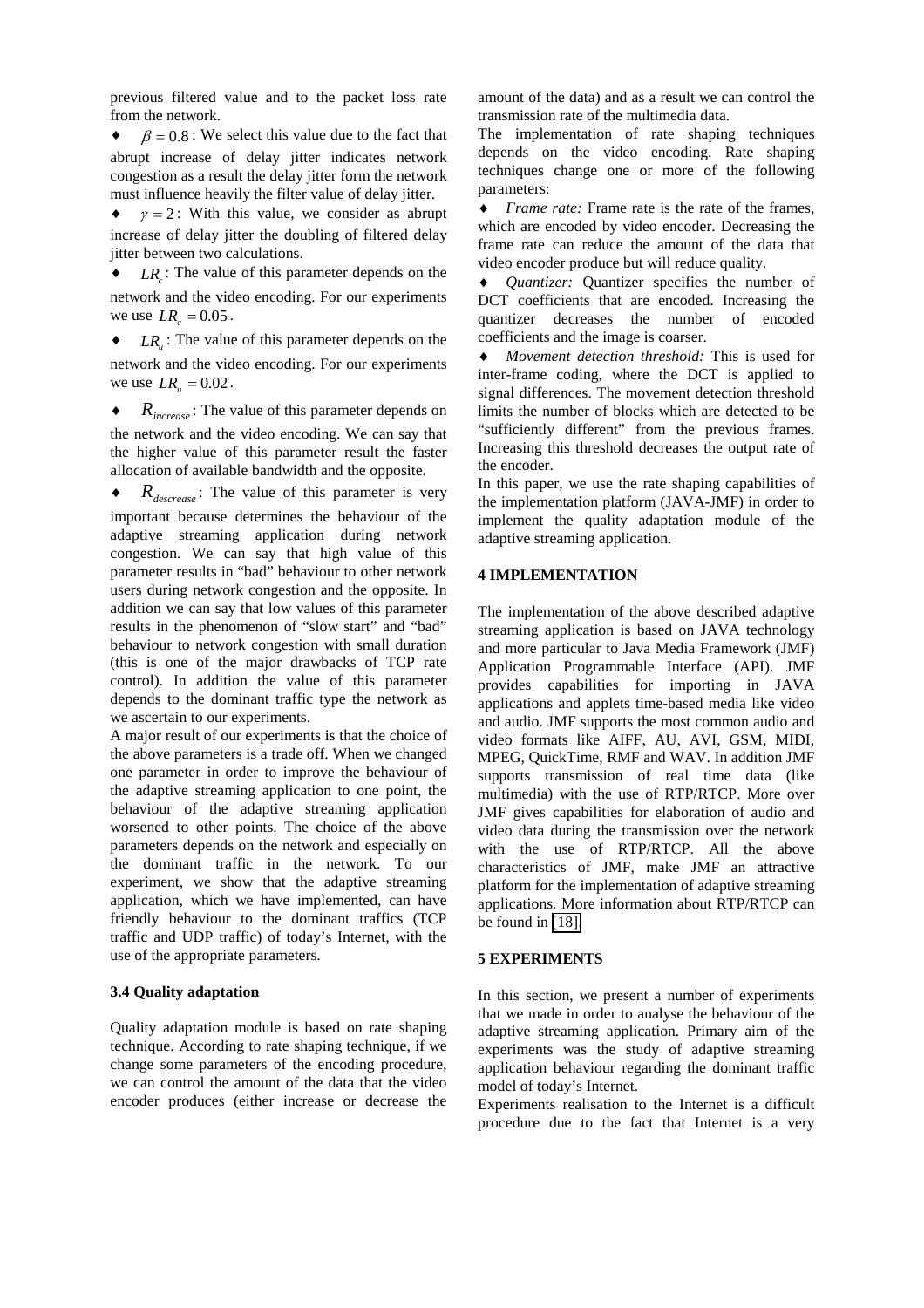changeable environment and it is difficult to achieve the same fixed conditions in every experiment. In the Internet, it is possible accidental events affect the results of the experiments.

For the above reason and in order to realise our experiments to a stable network environment, we used the following environment as testbed: With the use of ATM infrastructure, we established a virtual circuit (VC), with CBR characteristics, between the server and the client of the adaptive streaming application. The VC had capacity 300 kbps and at the same time we transmitted video with the use of adaptive streaming application and TCP or UDP traffic in order to evaluate the behaviour of the adaptive streaming application.

The video file, which was transmitted through the VC, was encoded to ITU-H.263 encoding format and the encoder initially was producing data with a rate of 50 kbps. The video file had 5 minutes duration and dimension 177\*144 pixels (CIF format).

Although, the implemented adaptive streaming application has the capability to transmit high quality video (for example MPEG video at 2-3 Mbps), we chose for the realisation of our experiments to use transmission of low quality video in order to ensure that the delay jitter which was appearing during the experiments was originated by the network and not by the server (host included delay jitter). The transmission of high quality video is a very resource consuming procedure and if the CPU of the server is not enough powerful, it is possible to result host included delay jitter.

We realise two experiments:

Transmission of adaptive video and UDP traffic at the same time: During this experiment, we investigate the behaviour of adaptive streaming application against UDP traffic. UDP traffic is important because as the transmission of multimedia data over the Internet increases at the same time increases the UDP traffic to the Internet.

♦ Transmission of adaptive video and TCP traffic at the same time: During this experiment, we investigate the behaviour of adaptive streaming application against TCP traffic. TCP traffic is important because it is the traffic that produce popular applications like the web (HTTP) and the FTP.

# **5.1 Experiment one: Transmission of adaptive video and UDP traffic**

In this experiment, we transmit at the same time video with the use of the adaptive streaming application and UDP traffic through the VC. During this experiment, we investigate the behaviour of adaptive streaming application against to UDP traffic.

During this experiment, we follow the following scenario: Initially, we transmit only video to the VC with the use of adaptive streaming application. Two minutes after the beginning of video transmission, we transmit for the following two minutes, together with the adaptive video, UDP traffic through the VC. After the end of UDP traffic, the transmission of adaptive video continues for one minute until the video files ends.

Figures 3 and 4 displays the video transmission rate, the packet loss rate and the delay jitter during the experiment one.

In all charts, in this section the video transmission rate refers only to video data (payload) and does not include headers data. The header overhead (RTP header, UDP header, IP header and ATM cell header) during our experiments is significant. For this reason, the video transmission rate never reaches all the capacity of the VC (300kbps).

During this experiment the parameters which control the behaviour of the adaptive streaming application had the following values  $\alpha = 0.5$ ,  $\beta = 0.8$ ,  $\gamma = 2$ ,  $LR = 0.05$ ,  $LR = 0.02$ ,  $R = 20.000$  (bps),

$$
L\mathbf{R}_c = 0.03 \,, \qquad L\mathbf{R}_u = 0.02 \,, \qquad \mathbf{R}_{increase} = 20.000 \,(
$$
  

$$
R_{decrease} = 0.85 \,.
$$

Initially, the adaptive streaming application starts to transmit video with transmission rate 50 kbps and gradually reserves all the available bandwidth in the VC.



Figure 3. Video transmission rate and packet loss rate during experiment one



Figure 4. Video transmission rate and delay jitter during experiment one

In minute two, when the transmission of UDP traffic starts, congestion occurs to the network and the adaptive streaming application perceives the congestion condition through the increase of packet loss rate and delay jitter. Due to congestion condition, adaptive streaming application reduces its transmission rate near to 50% and keeps this transmission rate for the next two minutes, during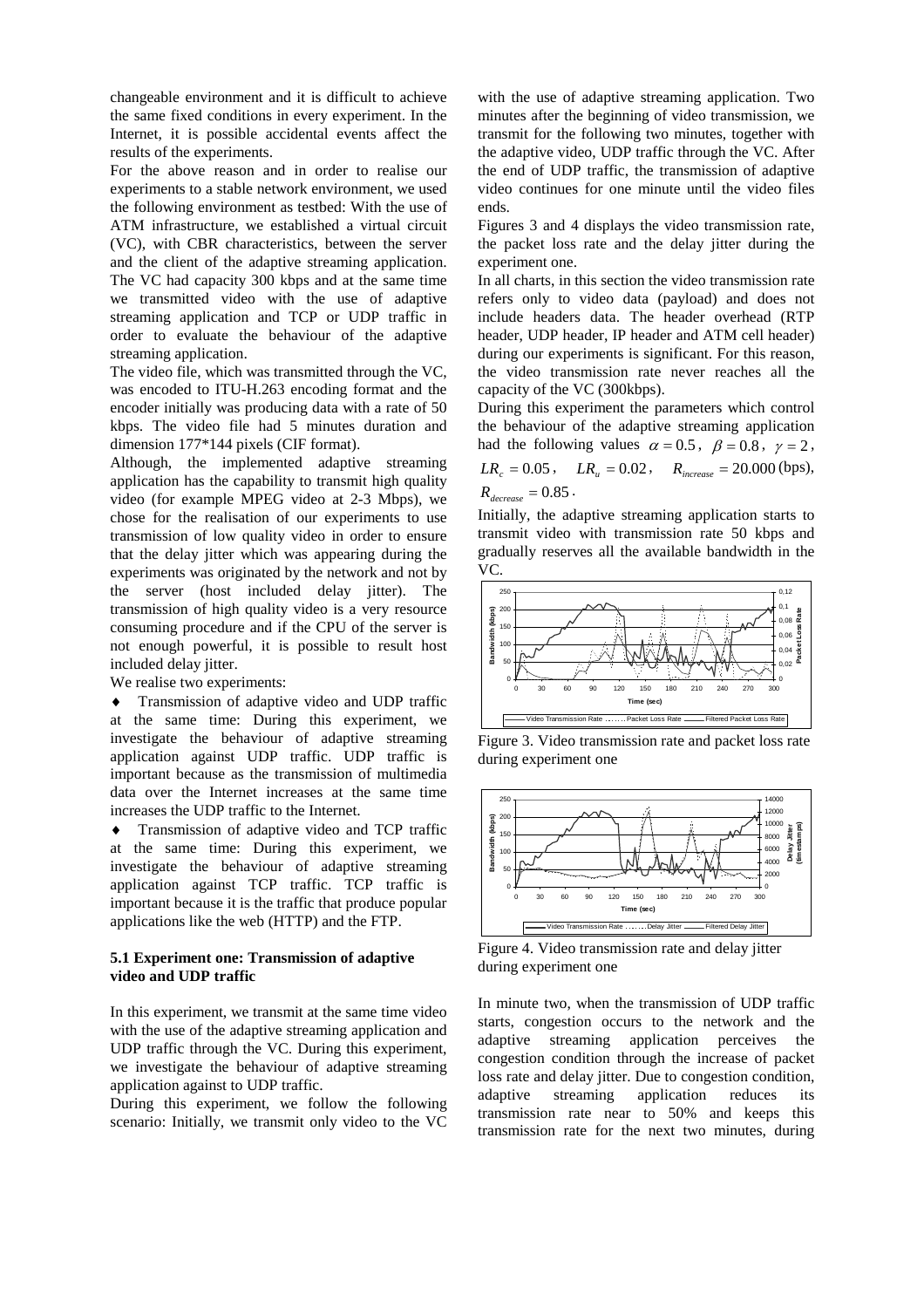which the transmission of UDP traffic takes place. When the transmission of UDP traffic stops (minute 4) the adaptive streaming application gradually reserves again all the available bandwidth.

From the figure 3 and 4, it is obvious that the adaptive streaming application has "friendly" behaviour to UDP traffic. It is important for all network users to have "friendly" behaviour to other users for the proper operation of a network. The fact that the transmission rate of the adaptive streaming application was dropped beyond 50% of the total available bandwidth during this experiment, is because UDP traffic (that we use during our experiment) did not have any congestion control policy.

In addition, figure 4 shows, how important is the use of delay jitter as network congestion indication. During, this experiments, some times the packet loss rate was indicating load network  $(0.02<$ packet loss rate<0.05) but the rapid increase of delay jitter was indicating correctly network congestion.

#### **5.2 Experiment two: Transmission of adaptive video and TCP traffic**

In this experiment, we transmit at the same time video with the use of the adaptive streaming application and TCP traffic through the VC. During this experiment, we investigate the behaviour of adaptive streaming application against to TCP traffic.

During this experiment, we follow the following scenario: Initially, we transmit only video to the VC with the use of adaptive streaming application. Two minutes after the beginning of video transmission, we transmit, together with the adaptive video, TCP traffic through the VC. After the end of TCP traffic the transmission of adaptive video continues for one minute until the video files ends. When the video transmission starts, the adaptive streaming application has a transmission rate of 50kbps.

Initially, we use the same values with the first experiment for the parameters that control the behaviour of adaptive streaming application ( $\alpha = 0.5$ ,  $\beta = 0.8$ ,  $\gamma = 2$ ,  $LR_c = 0.05$ ,  $LR_u = 0.02$ ,  $R_{increase} = 20.000$  (bps),  $R_{decrease} = 0.85$ ). Figures 5 and 6 displays the video transmission rate, the packet loss rate and the delay jitter during this experiment.



Figure 5. Video transmission rate and packet loss rate during experiment two with  $R_{decrease} = 0.85$ 



Figure 6. Video transmission rate and delay jitter during experiment two with  $R_{decrease} = 0.85$ 

As someone can see in figures 5 and 6, with the above parameters the adaptive streaming application does not have "friendly" behaviour to TCP traffic. When the transmission of TCP traffic starts, the adaptive streaming application releases only small amount of bandwidth, which is re-allocated in few seconds. The reason for the above behaviour is the different congestion control policies of TCP traffic and adaptive streaming application. In the case of network congestion, the adaptive streaming application decreases its transmission rate to 85%  $(R_{descrease} = 0.85)$  and the TCP traffic decreases its transmission rate to 50%. The more aggressive behaviour of adaptive streaming application in congestion control has as result the TCP traffic not to be able to allocate enough bandwidth. This behaviour of adaptive streaming application is not desirable because TCP traffic is one of the dominant traffics of today's Internet. In order to adjust the behaviour of adaptive streaming application to be "friendly" with TCP, we repeat the above experiment and we set the parameter  $R_{decrease} = 0.5$ . With this change, the congestion control policy of the adaptive streaming application becomes "friendly" to TCP congestion control policy. Figures 7 and 8 display the video transmission rate, the packet loss rate and the delay jitter during the repeat of the experiment.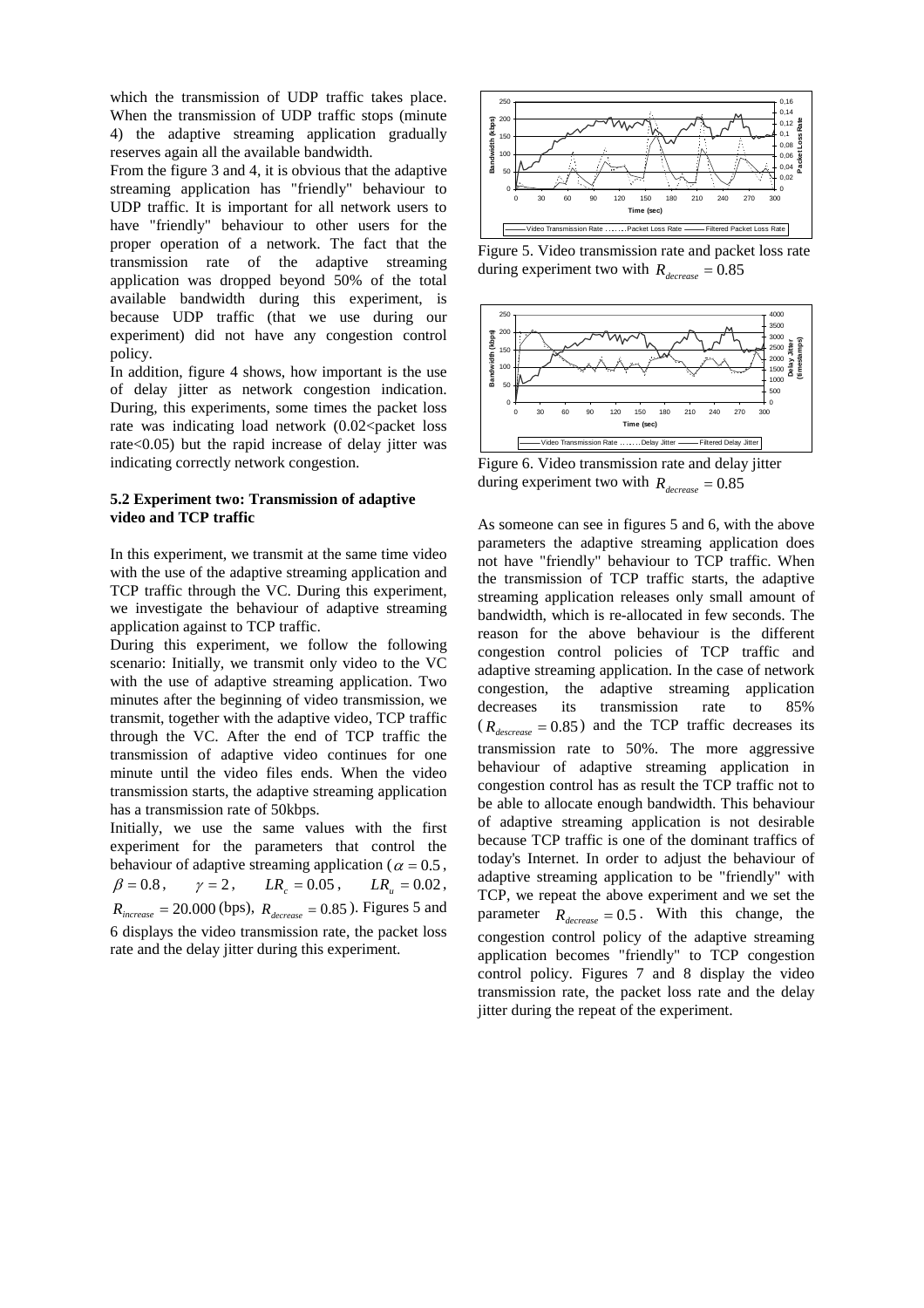<span id="page-9-0"></span>

Figure 7. Video transmission rate and packet loss rate during experiment two with  $R_{decrease} = 0.5$ 



Figure 8. Video transmission rate and delay jitter during experiment two with  $R_{decrease} = 0.5$ 

As someone can see in figures 7 and 8, with the change of parameter  $R_{decrease}$  the behaviour of adaptive streaming application to TCP traffic becomes better. When we start to transmit TCP traffic and network congestion occurs, adaptive streaming application releases bandwidth in order to be used by the TCP traffic. Consecutively, the adaptive streaming application keeps steady its transmission rate until the transmission of TCP stops. Then the adaptive streaming application gradually reserves again all the available bandwidth.

The better behaviour of adaptive streaming application is because adaptive streaming application and TCP traffic follow the same congestion control policy: when congestion occurs they decrease the transmission rate to 50%. From the figure 7 and 8, it is obvious that both packet loss rate and delay jitter indicates network congestion.

#### **6 CONCLUSION - FUTURE WORK**

In this paper we present the architecture and the implementation of an adaptive streaming application. During the design of this application we are concentrating to the implementation of a mechanism for monitoring the network condition and estimating the appropriate rate for the transmission of the multimedia data. The implementation of the adaptive streaming application is based on JAVA technology and uses RTP/RTCP protocols for the transmission of multimedia data, in order to achieve interoperability with all ready implemented tools like mbone tools.

Through a number of experiments, we draw the following conclusions:

The adaptive streaming application, with the appropriate selection of parameters, can have "friendly" behaviour to the dominant traffic of today's Internet.

♦ Except packet loss rate, delay jitter can be used for network congestion indication.

Our future work includes experiments in an Internet environment, in order to evaluate the behaviour of the adaptive streaming application to the combination of traffics types in a changeable network environment. In addition, we plan to implement a quality adaptation mechanism based on frame dropping technique. Furthermore, we plan to design and implement a selective retransmission technique in order to handle with the packet losses during the transmission of multimedia data.

#### **REFERENCES**

- [1] C. Cowan, S. Cen, J. Walpole, C. Pu. "Adaptive Methods for Distributed Video Presentation", ACM Computing Surveys, 27(4), pp 580-583, December 1995. Symposium on Multimedia.
- [2] C. K. Hess, Master's Thesis, "Media Streaming Protocol: An Adaptive Protocol for the Delivery of Audio and Video Over the Internet", University of Illinois at Urbana-Champaign, 1998.
- [3] R. Rejaie, D. Estrin, and M. Handley, "Quality Adaptation for Congestion Controlled Video Playback over the Internet" in Proc. of ACM SIGCOMM '99, Cambridge, Sept. 1999.
- [4] J. Walpole, R. Koster, S. Cen, C. Cowan, D. Maier, D. McNamee, C. Pu, D. Steere, and L. Yu, "A player for adaptive mpeg video streaming over the internet," in Proceedings of the 26th Applied Imagery Pattern Recognition Workshop AIPR-97, SPIE, (Washington DC), Oct. 1997.
- [5] I. Busse, B. Deffner, and H. Schulzrinne, "Dynamic QoS control of multimedia applications based on RTP," Computer Communications, Jan. 1996.
- [6] S. Jacobs, A. Eleftheriadis, "Adaptive Video Applications for Non-QoS Networks", Proc. 5 th International Workshop on Quality of Service (IWQoS'97), Columbia University, New York, USA, Pages 161-165.
- [7] R. Ramanujan, J. Newhouse, M. Kaddoura, A. Ahamad, E. Chartier, K. Thurber, "Adaptive Streaming of MPEG Video over IP Networks", Proceedings of the 22nd IEEE Conference on Computer Networks (LCN'97), November 1997.
- [8] S. Jacobs, A. Eleftheriadis, "Real-Time Video on the Web using Dynamic Rate Shaping", Department of Electrical Engineering, Columbia University New York, NY 10027.